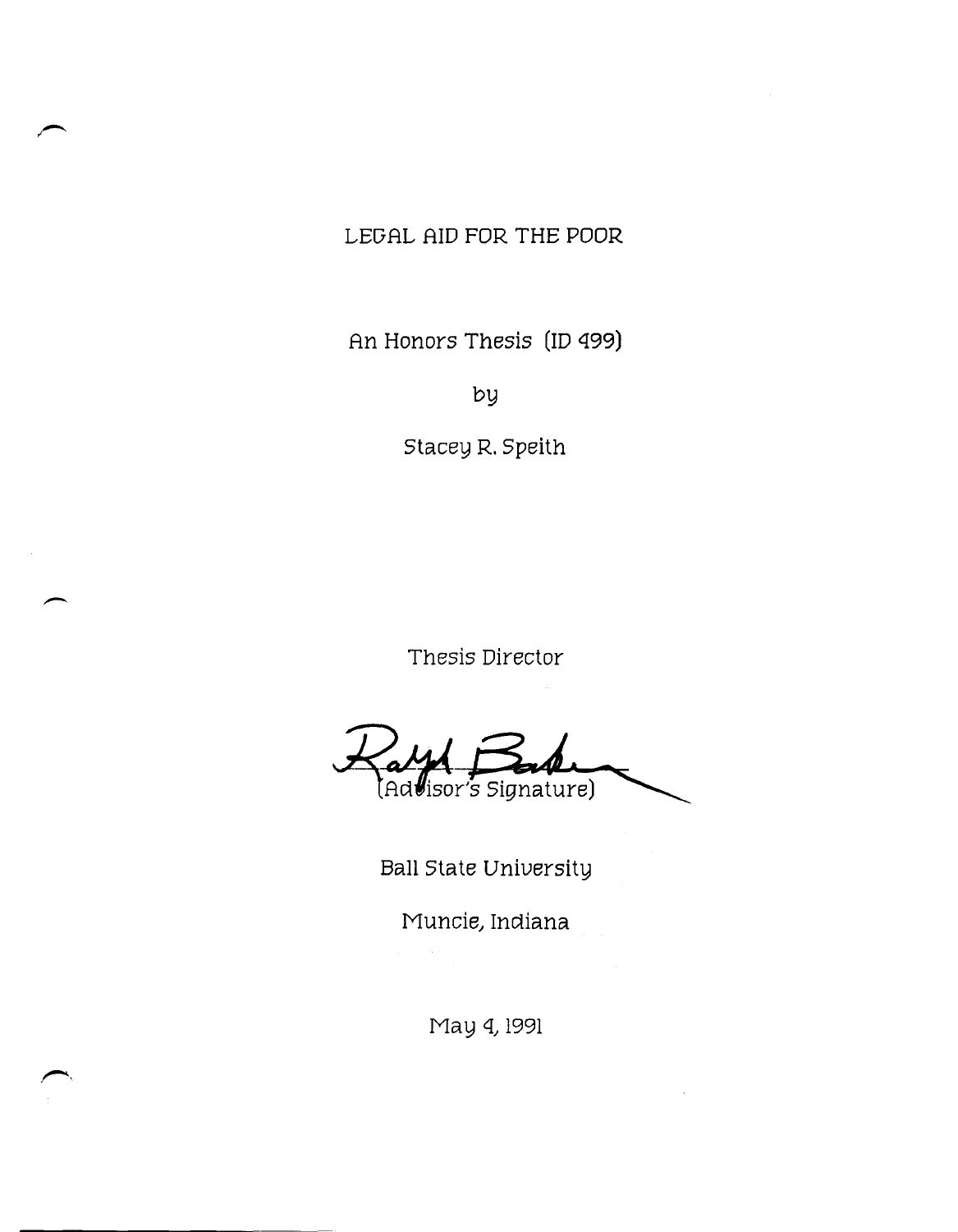$S_{\!P}$ Cell'  $11e^{\omega_{\text{min}}}$ I - *r* (./ **,..' II 0 c:** 

 $\mathcal{L}^{\text{max}}_{\text{max}}$  and  $\mathcal{L}^{\text{max}}_{\text{max}}$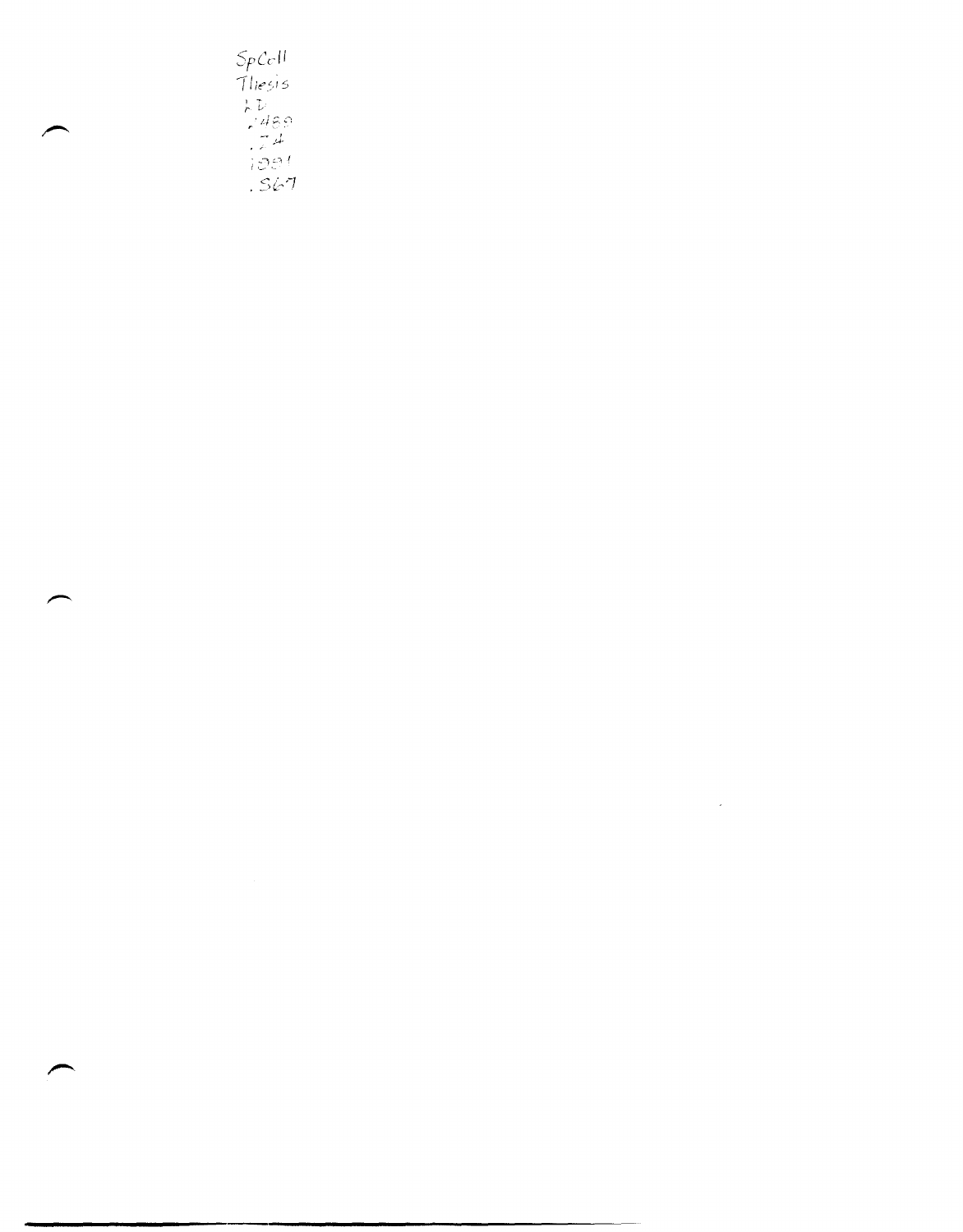## LEGAL AID FOR THE POOR: OUTLINE

- I. Introduction
	- A. Low-income clients do not have the same legal remedies that are available to the poor.
	- B. Counsel is provided for criminal cases but what about civil cases?
	- C. Only 17.7 percent of private attorneys do pro bono work.
	- D. 60 percent of the legal needs of the poor go unattended.
- II. Defects of the Justice System.
	- A. Delays
		- 1. People often do not bring suits because of the time it takes to reach a final judgment.
		- 2. Undue delays may force unfair settlements and com promises.
	- B. Court Costs and Fees.
		- 1. Costs are a product of statutes.
		- 2. Costs are too low to deter the rich but high enough to prohibit the poor.
		- 3. Rules requiring security for costs have been upheld despite their harshness to the poor.
	- C. Expense of Counsel.
		- 1. Expense of counsel is a fundamental difficulty in the justice system.
		- 2. Laymen need the assistance of counsel to understand the rules of law.
- III. Legal Services Corporation.
	- A. Formation.
		- 1. Enacted on July *25*1 197Q.
		- 2. Purpose.
		- 3. Make-up.
			- a. Board of Directors.
			- b. Bipartisan.
			- c. Chairman.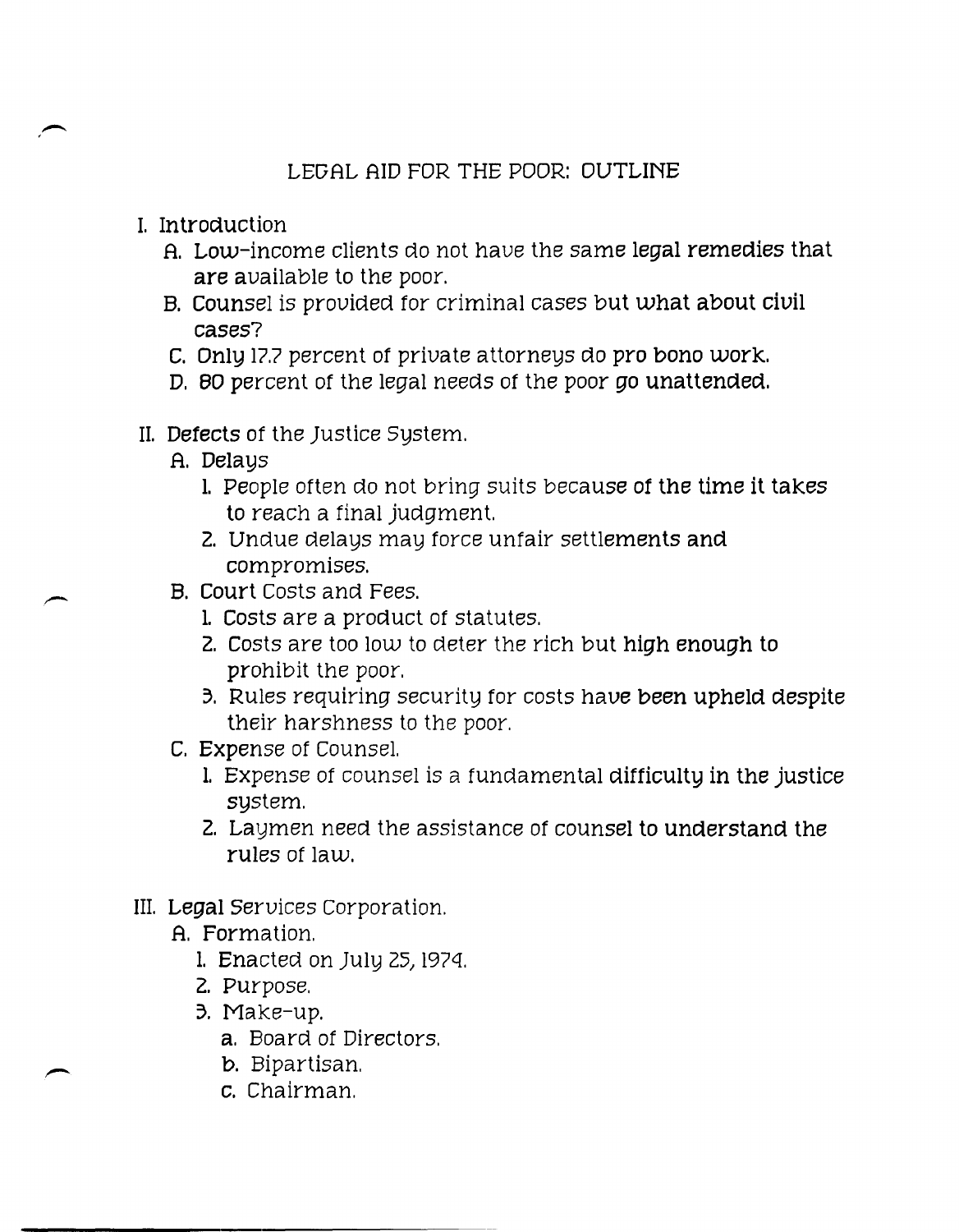- B. Description.
	- 1. The L5C is an independent organization that channels federal funds to legal aid lawyers for the poor in civil disputes.
	- 2. What kind of cases does it handle?
		- a. Divorce.
		- b. Child-custody.
		- c. Landlord-tenant.
		- *d.* Employment/wage disputes.
		- e. Personal injury.
		- f. Property rights.
		- *g.* Denial of Dovt. benefits.
	- 3. Who does the L5C help?
		- a. Two-thirds of the legal aid clients are women.
		- b. Low-income families.
		- c. The elderly.
- IV. Examples.
	- A. A 70-year old woman had an eviction notice brought against her for failure to pay an unfair bill issued to her by her landlord.
	- B. A 6Q-year old terminally ill woman received an eviction notice as a default judgment when she was not even aware that a hearing was to take place.
- *V.* End Legal-Aid Program for Poor? LSC Pro and Con Debate.
	- A. Edwin Meese III, counselor to  $ex-Pres$ . Reagan Yes.
		- 1. The L5C is not the best way to deliver legal services.
		- 2. Criminal *v.* Civil rights to counsel.
		- *3.* Need greater involvement of the legal profession.
		- Q. Need to utilize law school clinical programs.
		- 5. Local bar has duty to provide legal services to the poor.
		- 6. Use public funds to stimulate new, innovative programs.
	- B. Archibald Cox, professor at Harvard Law School No.
		- 1. The L5C served 1112 million clients in 199D.
		- *2.* The L5C is a cost-effective operation less than 2 percent of its funds go towards overhead.
		- 3. The poor out to be equally represented in pressing their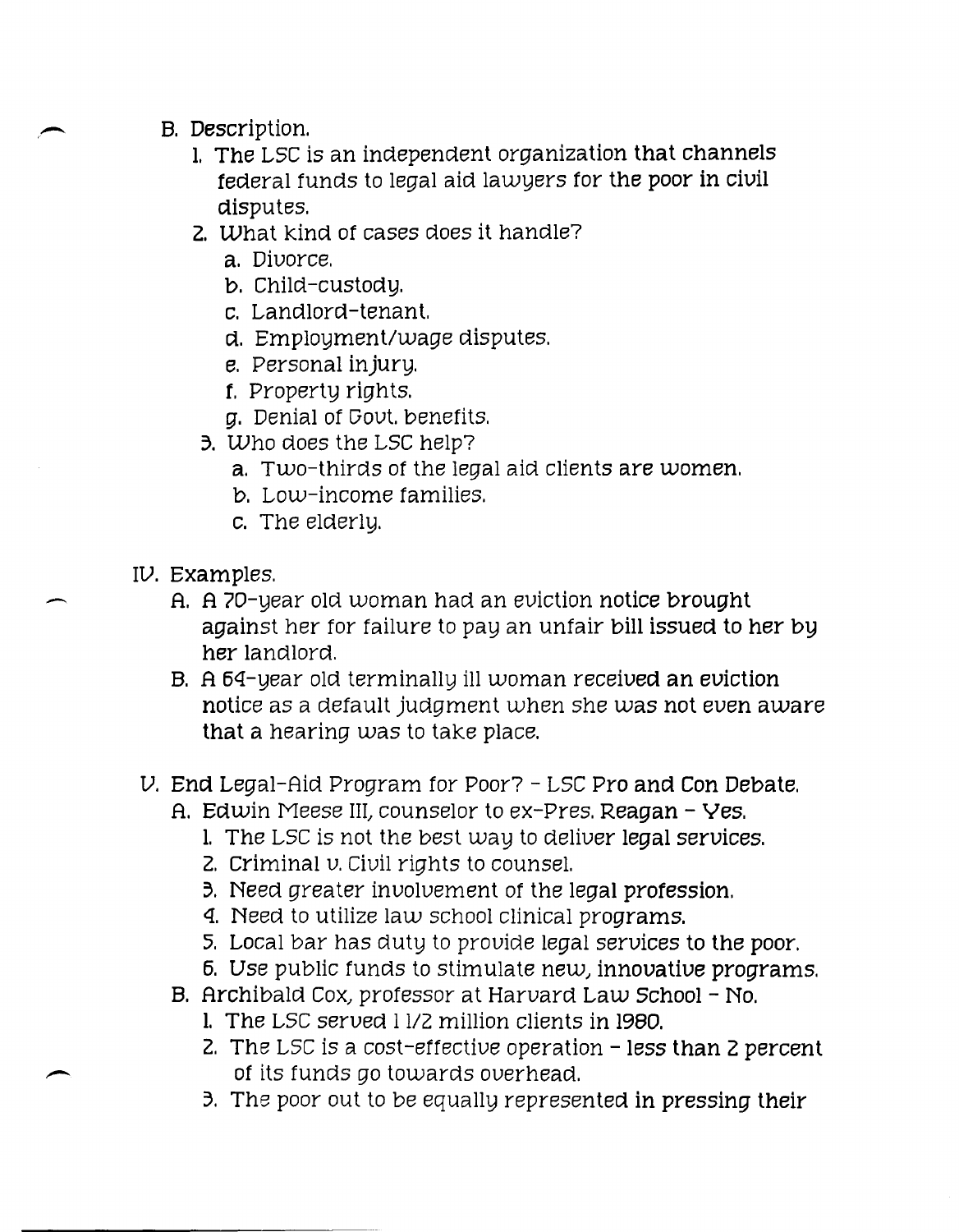interests.

- q. The LSC provides much needed help with cases such as:
	- a. Class action suits two-tenths of 1 percent.
	- b. Family problems thirty percent.
	- c. Housing problems 17 percent.
	- *d.* Rights to welfare 17 percent.
- S. The poor are uniquely dependent upon govt. money and services and should be able to obtain relief from them.
- 6. The States were not providing the necessary legal services to the poor so the federal program was imperative.
- 7. Private attorneys cannot do it alone.
- VI. The LSC and the Reagan Years.
	- A. The LSC was the most hated social program by Reagan.
	- B. Reagan believed that the LSC is misused by ultraliberals.
	- C. Reagan deliberately appointed an interim eleven-member board of directors who are basically opposed to what the LSC does.
	- D. Budget cuts have caused a drastic decrease in office staffs and caused many offices to close.
- VII. Alternative Programs to the LSC.
	- A. Legal Aid Society of New York.
		- 1. Criminal division.
		- 2. Civil division.
	- B. Atlanta Legal Aid Society provides instructional videotapes to its clients.
	- C. Mandatory pro bono work required by attorneys.
	- D. Los Angeles firm pays its attorneys for doing pro bono work.
	- E. A NYC firm established a \$10 million legal fellowship program.

VIII. Conclusion.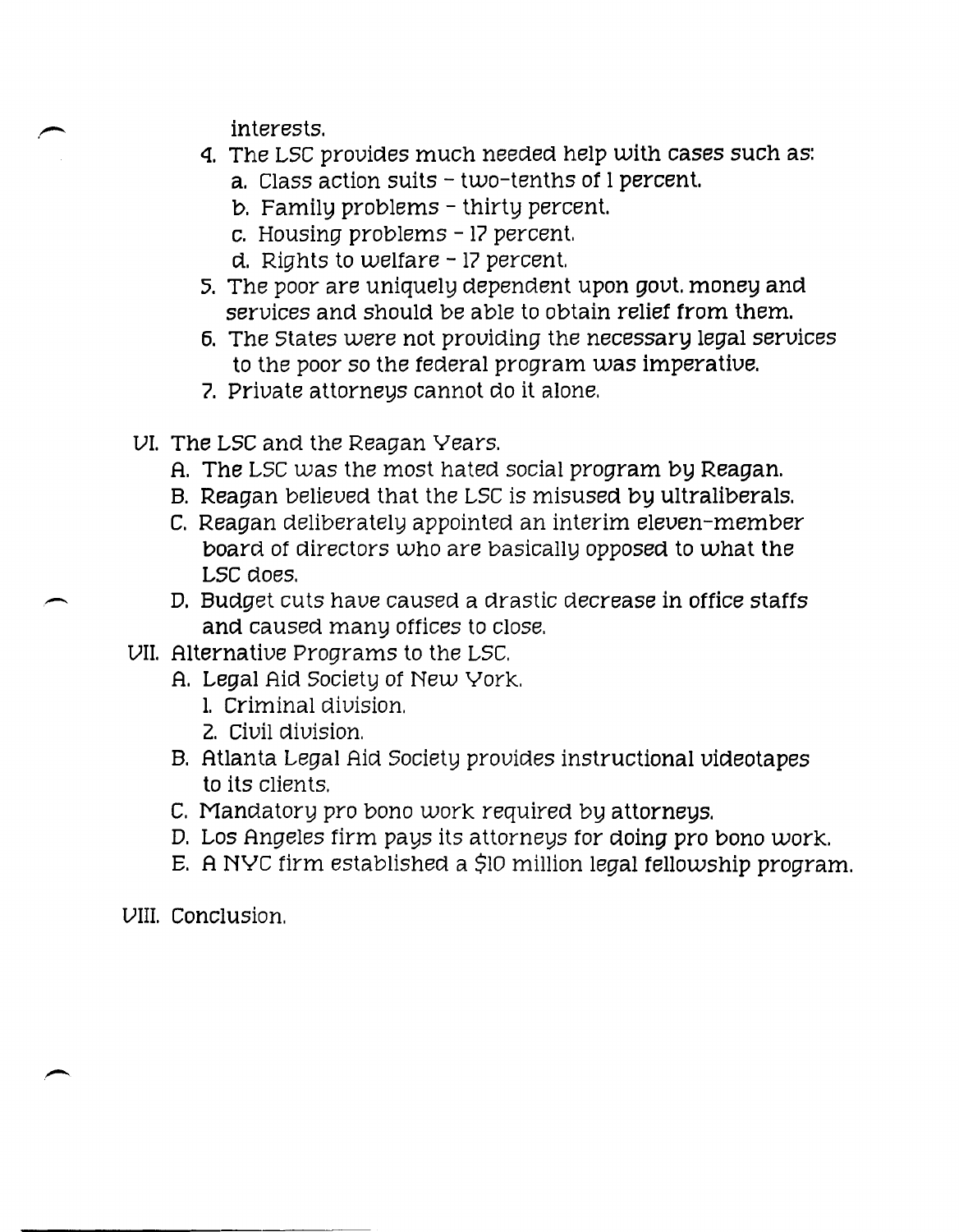Since the establishment of the United States over two hundred years ago, freedom and the equality of justice have been the foundation upon which our entire plan for the administration of justice has been built. The American colonists rebelled against the tyrannical and arbitrary conduct of King George III of England. After winning their independence, their first law-making attempt declared that justice must be equal and accessible to all. This principal was not an utopian idea, but an indispensable safeguard of their hard won freedom (Smith 1971:11). Today, nearly every State Constitution, by express provision of the Bill of Rights, guarantees the freedom and equality of justice to all citizens. Yet still today, the system is not equal.

--

 $\overline{\phantom{0}}$ 

The United States Supreme Court has guaranteed an attorney, at the government's expense if necessary, to every criminal defendant who faces a prison sentence. However in civil cases, which includes everything from custody proceedings to deportation hearings, the poor must rely on the generosity of others if they wish to enlist the aid of legal counsel. Low-income people just don't have the same legal remedies that are available to the rich (Quinn 1962:70). With only 17.7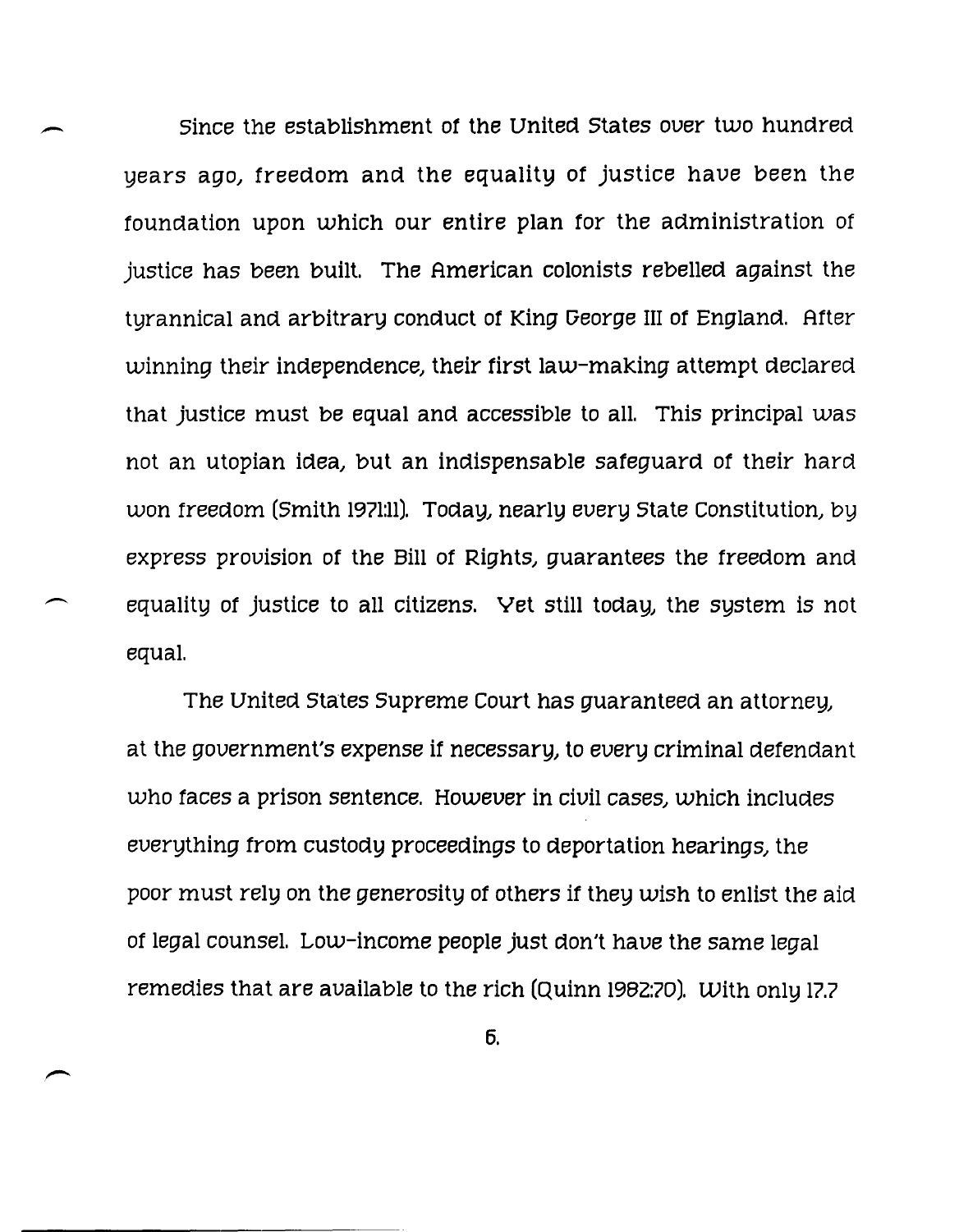percent of private attorneys performing pro bono, free legal, work, it is estimated that 60 percent of the legal needs of the poor go unattended (Lacayo 1966:59). Is that equality of justice? Most would agree that it  $\frac{1}{1}$  is not.

The justice system has many defects inherent to its organization. The first defect is delay. The length of time from the initial establishment of a suit to its final judgment can be months or even years. Congested court dockets, investigatory procedures and postponements all bring about possible delays in the adjudication of court cases. The inevitability of delays may result in a person refraining from filing a suit. The necessary time commitments involved in a legal suit are conferences with attorneys, investigation procedures, compiling data, talking to witnesses, initial hearings, interrogatories, the sending and waiting for replies from both parties' attorneys, postponements, the time required for the actual trial, and the time needed for appeals. These all result in valuable time being taken away from a person's work and social activities. A person may therefore be unwilling to initiate a suit in light of these time considerations. Even someone who initiates a law suit may be forced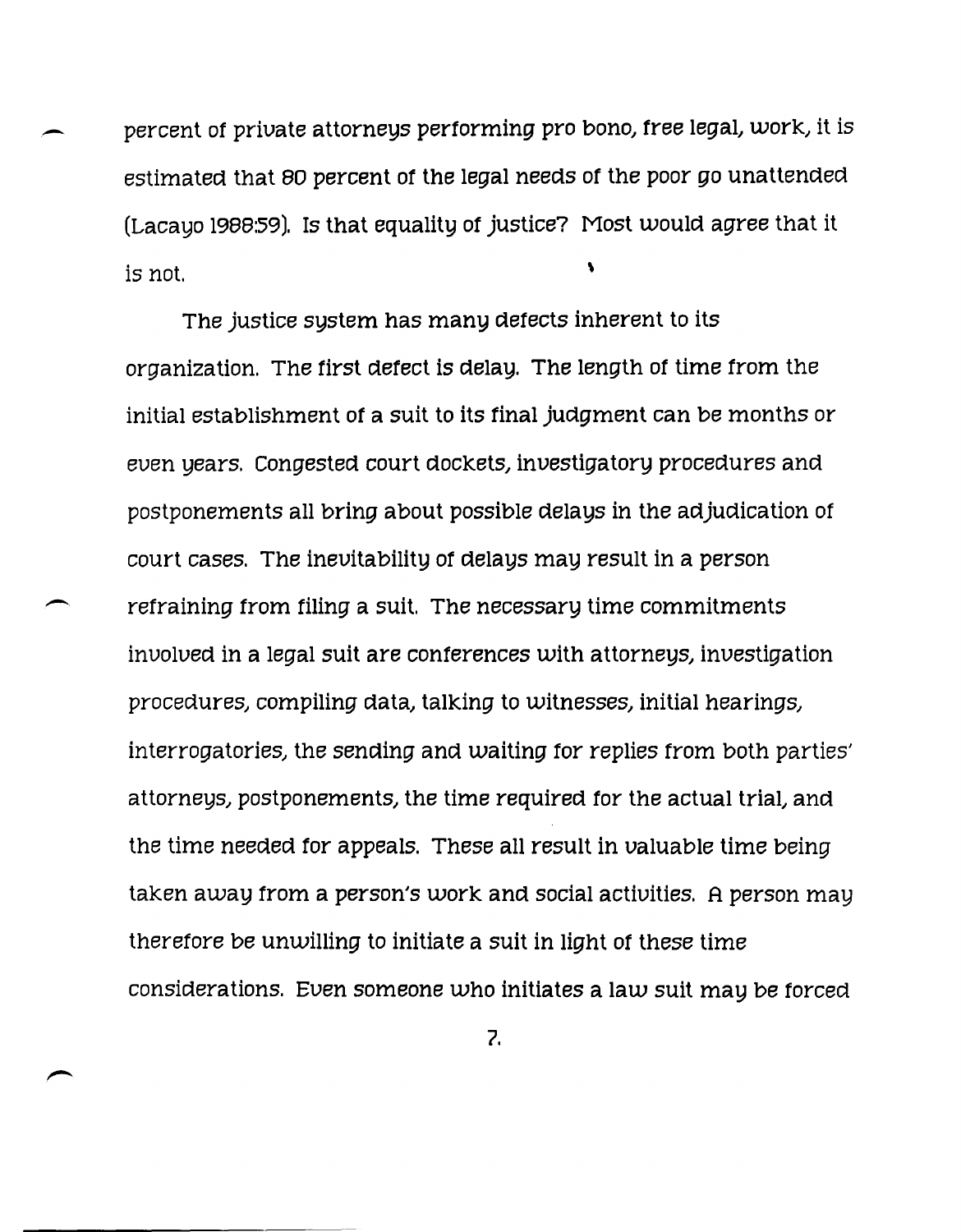- to make an untair settlement or compromise *due* to the amount *ot*  delays involved.

The second detect *ot* the justice system is court costs and fees. Court costs are not established by the constitution, they are not the product *ot* common law, they exists solely and entirely as creatures of statutes (Smith 1971:20). *Fees* are charged *tor* tiling a claim, the court time *used,* the documentation *needed,* witness *tees,* jury *tees,*  transcript *tees,* etc. Although the costs may not be exorbitant for most, they can be high enough to prohibit the poor *trom* tiling a suit. The *tees* are not high enough to deter the rich *trom* petty suits, however (Smith 1971:23). Courts have routinely upheld rules requiring security for costs, despite their patent harshness to the poor.

The third detect of the justice system is the expense *ot* counsel. Expense *ot* counsel is a tundamental barrier because the attorney is an integral component in the administration *ot* justice. With the vast body *ot ever* changing law it is apparent that the layman, in *order* to understand his rights, must have the assistance *ot* counsel. Statutes and case lau' are constantly changing. *Even* attorneys must continually refer to codes and cases in evaluating the status of an

S.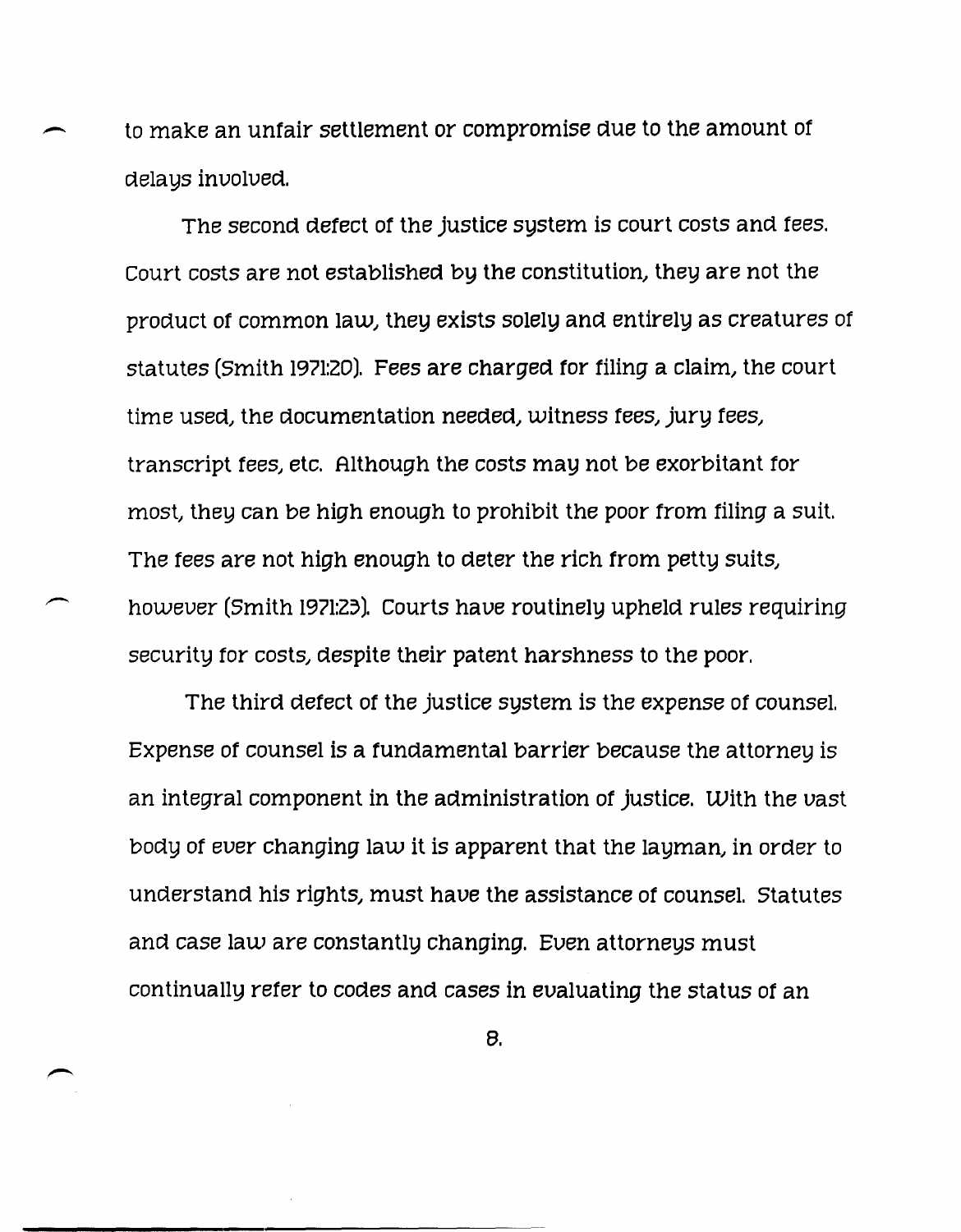issue. Cases and statutes are not written for the layman to understand. Most are written by attorneys in a language that only attorneys can fully comprehend. Two possible explanations for this are: the fact that attorneys who write statutes and case opinions write merely within their own vocabulary, or secondly, that they write in a manner that necessarily requires an attorney to comprehend, thereby creating a constant need for the services of attorneys. Regardless of the motive, the end result is the same ... the consultation of an attorney for even simple cases is indispensable. i What then are the alternatives for the poor?

The Legal Services Corporation Act was enacted on July 25, 1974 in order to amend the Economic Opportunity Act of 195Q by transferring its legal services program to the Legal Services Corpora tion (LSC). The purpose of the L5C is to provide equal access of high quality legal services to those who otherwise could not afford adequate legal counsel.

The Corporation has a board of directors made up of eleven voting members appointed by the President, with the approval of the Senate. No more than six members may be of the same political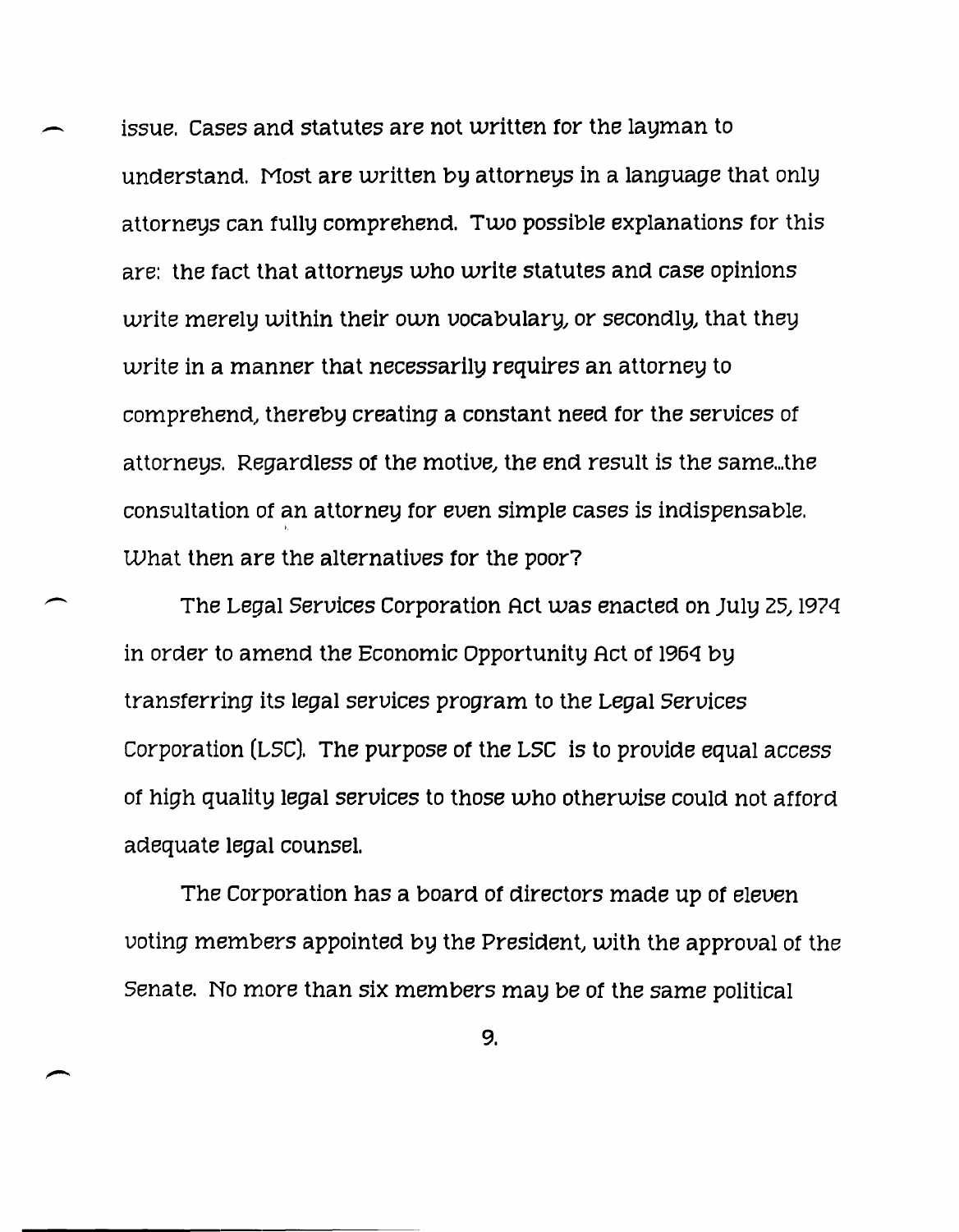party. A chairman is elected by the voting members of the Board, following the first initial appointment of a chairman by the President.

The corporation is authorized to provide financial assistance to qualified programs furnishing legal assistance to eligible clients. Eligibility is determined by income level, liquid assets, fixed debts, medical expenses, cost of living, and any other factors which affect the client's ability to pay. Attorneys employed by the Corporation, or any of its affiliates, are required to carry out his professional responsibilities to his clients as established in the Canons of Ethics and the Code of Professional Responsibility of the American Bar Association. Accounts of the Corporation are subject to annual audits and reports are sent to the General Accounting Office, to Congress, and to the President. The Legal Services Corporation Act of 197q is subject to amendment, alteration, or repeal (42 USC 2996).

The Legal Services Corporation is an independent organization that channels federal funds to legal aid lawyers for the poor in civil disputes. In 1982, the LSC provided 85 percent of the money that supported local legal aid offices (Toufexis 1982:48). In 1981, the legal aid docket consisted of:  $\partial$  percent of its cases involving family law,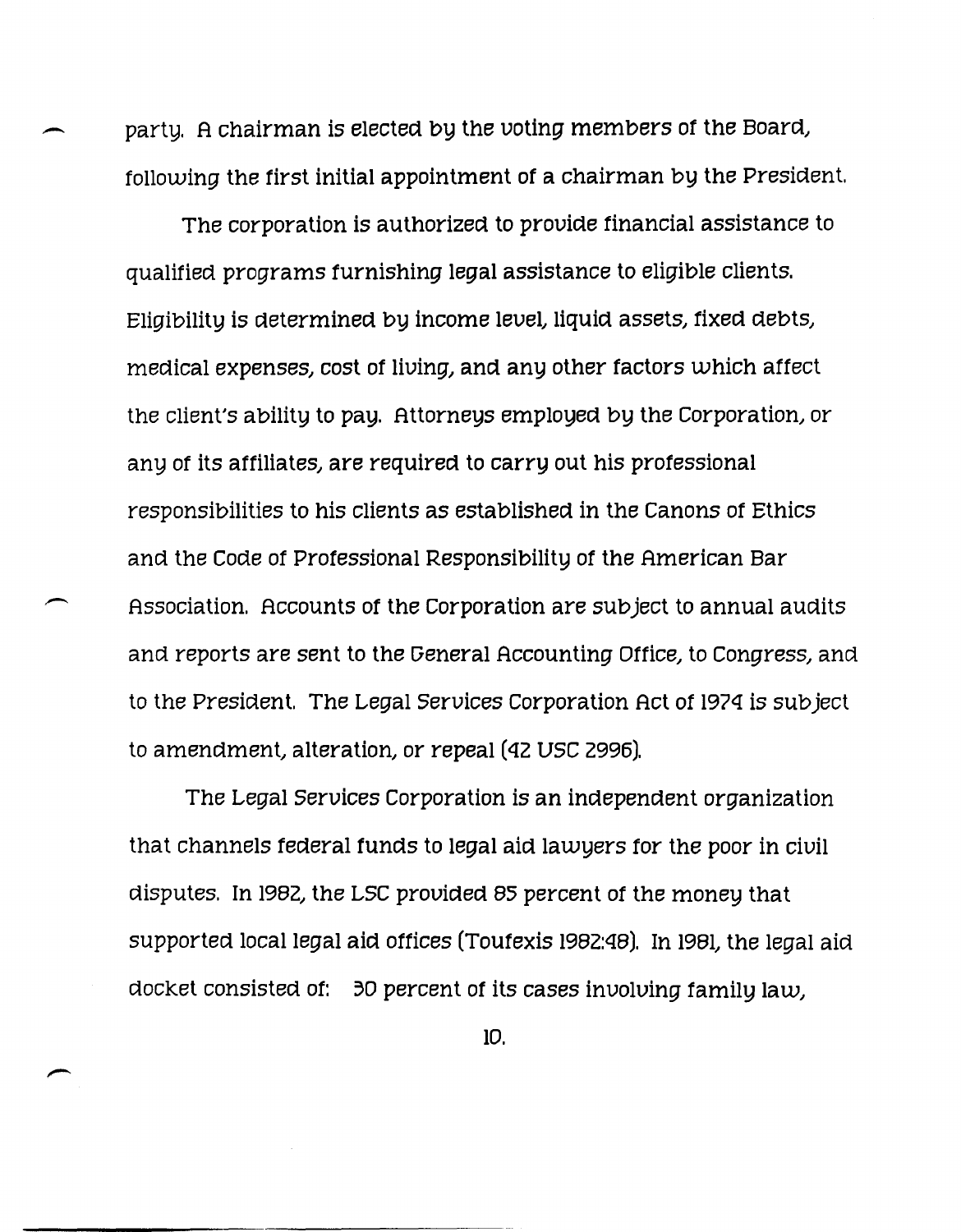- mainly divorce and child custody; 16 percent of the *cases* involving income maintenance, helping clients get welfare and social security benefits that had been illegally denied to them; and lq percent of the *cases* involving consumer finance. Only IS percent of legal-aid *cases go* to court. Out of those *cases* 60-65 percent are won (Quinn 1962:70).

The majority of the *cases* handled by the Legal Services Corporation involve divorce, child custody, landlord-tenant employment/wage disputes, personal injury, property rights, and the denial of government benefits suits. The LSC's principal clients are low-income families and the elderly, with two-thirds of these being women. Their clients are people who otherwise would have little or no chance for obtaining a legal *remedy* to a problem.

Despite the sporadic success of some legal aid clinics, legal aid to the poor is still limited. The workload at legal aid offices is too tremendous to handle many divorce, child custody, landlord-tenant disputes, and their famous class-action suits (Serri11 1963:63). Legal aid clinics do not have the staff nor the money to handle their overburdened case load. Part of the problem is due to the lack of attorneys willing to offer their time pro bono, from the Latin term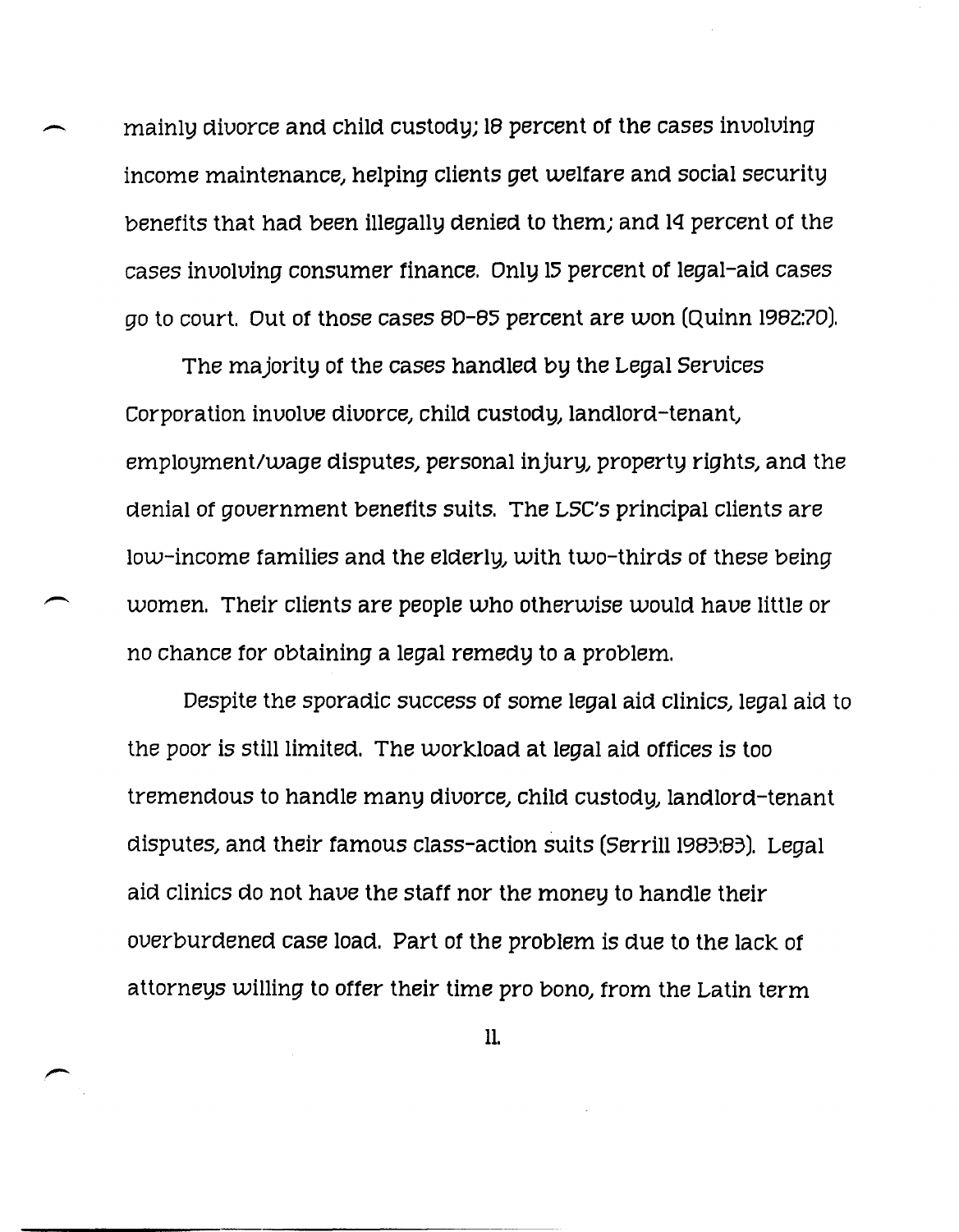- publico or "'for the public good" (Lacayo 1966:59). Also a major contributor to the lack of adequate services to indigent clients is the steady decrease in government funding for legal aid programs.

Two examples of the need for legal aid for poor clients are the following. A seventy year-old widow was presented with a lumpsum bill from her landlord for *\$'1,* DOD. The landlord had discovered that for seven years he had been charging his tenant less than he could have under New York City's complicated rent-control program, so he decided to collect on "'back rent." When she was unable to pay the bill he brought eviction proceedings against her, even though she had always paid the monthly rent she was charged. A second case involved a sixty-four year-old terminally ill woman who received a 72-hour eviction notice after a proceeding against her had been completed. She had no knowledge of the law suit; therefore, she had not opposed it. A default jUdgment was issued against her. The issue was non-payment of rent, which the client had no money to pay (Lamb 1967:15). The Legal Aid 50ciety of New York handled both of these cases and brought satisfactory outcomes. Where would these women have been without the aid of legal council? Most likely they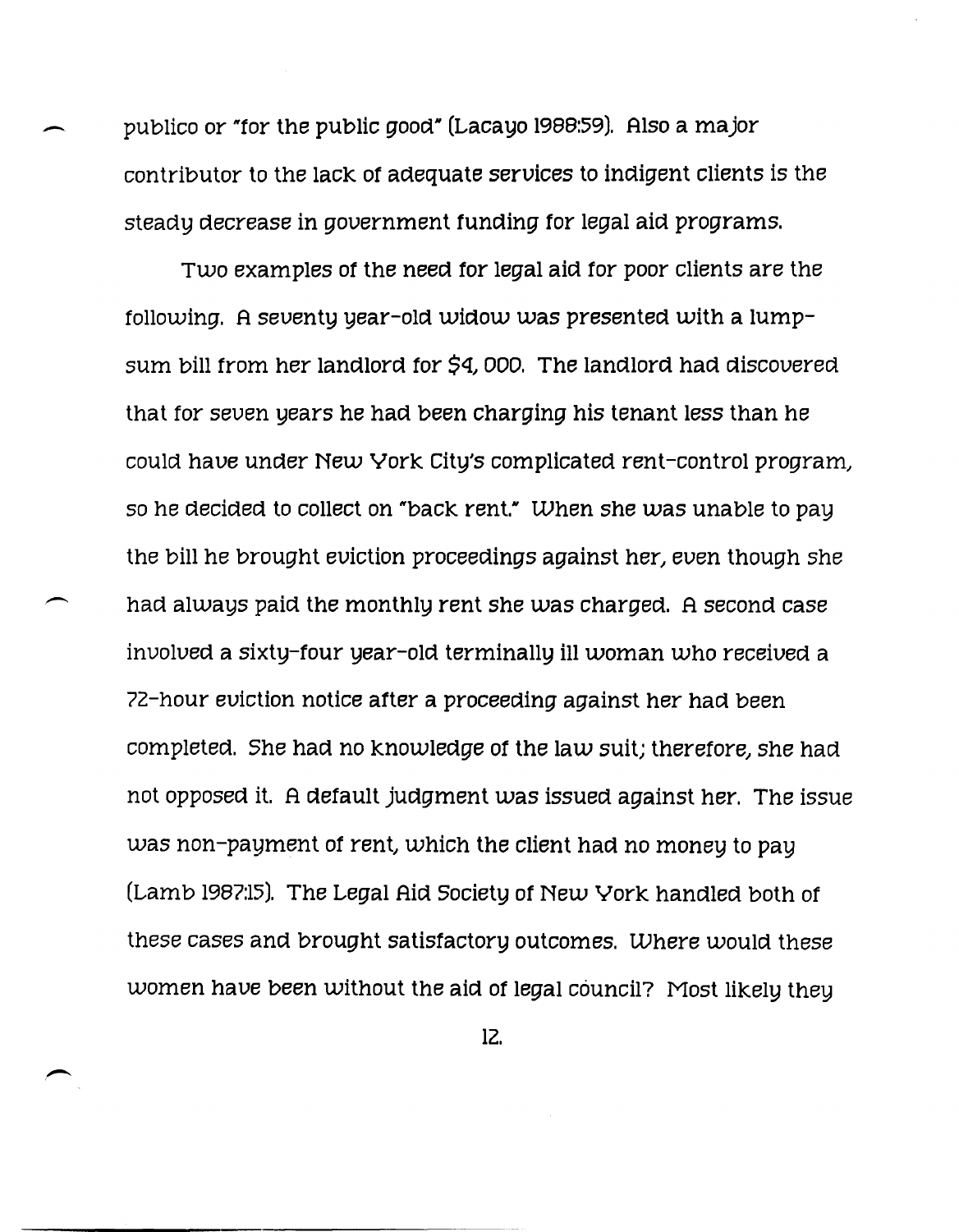would have ended up on the street or in a welfare hotel.

In 1981., U.s. News and World Report published an interview/ debate between Edwin Meese III, counselor to President Reagan, and Archibald Cox, professor at Harvard Law School. The issue at question was: Whether or not legal aid programs for the poor should be ended? The following paragraphs include highlights of this article.

Edwin Meese's opinion was that legal aid programs, specifically the Legal Services Corporation, should be ended. Meese stated that the LSC was not the most effective way of delivering legal services to the poor. Meese emphasized the differences between criminal and civil cases. He agreed that when a person was threatened with the loss of life or liberty that legal counsel should be provided to the indigent defendant. However, in civil cases the economic factors should be considered. The worthiness of a *case* should be determined by economic consequences.

Meese called for greater involvement in the legal profession in dealing with legal aid cases. He also urged the utilization of law school clinical programs in which practicing members of the bar would supervise senior law school students in this work. Meese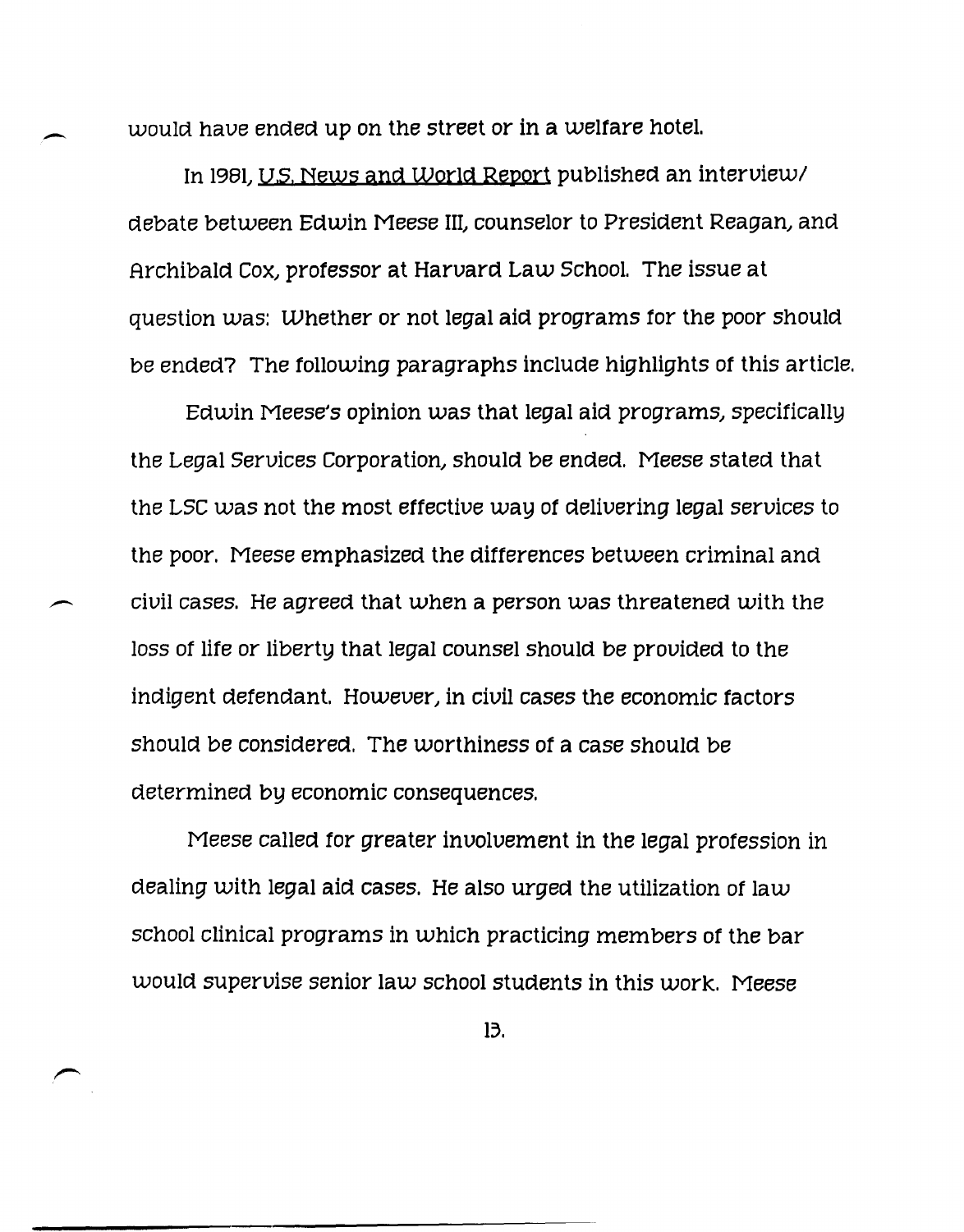claimed that the LSC, "stifles innovation, relies too heavily on a limited number of attorneys, and has virtually resulted in the legal profession turning its back on providing legal services to the poor." Meese ended by saying, "The Reagan administration is in favor of providing legal serviced to everyone but does not feel that the LSC is the best method [to be used]."

Archibald Cox advocated maintaining legal aid for the poor. In 1980 alone, the LSC served 1 1/2 million clients. The LSC is a costeffective operation with less than 2 percent of its funds going towards overhead. Cox affirmed that the poor ought to be equally represented in pressing their interests, The LSC provided much needed help with cases such as: class-action suits, two-tenths of 1 percent; family problems, 30 percent; housing problems, 17 percent; and rights to welfare, 17 percent.

Cox stated that the poor are uniquely dependent upon government money and services and should be able to obtain relief from them. The States were not providing the necessary legal services to the poor and private attorneys cannot do the job alone so the federal program was imperative. Without the LSC many people

IQ.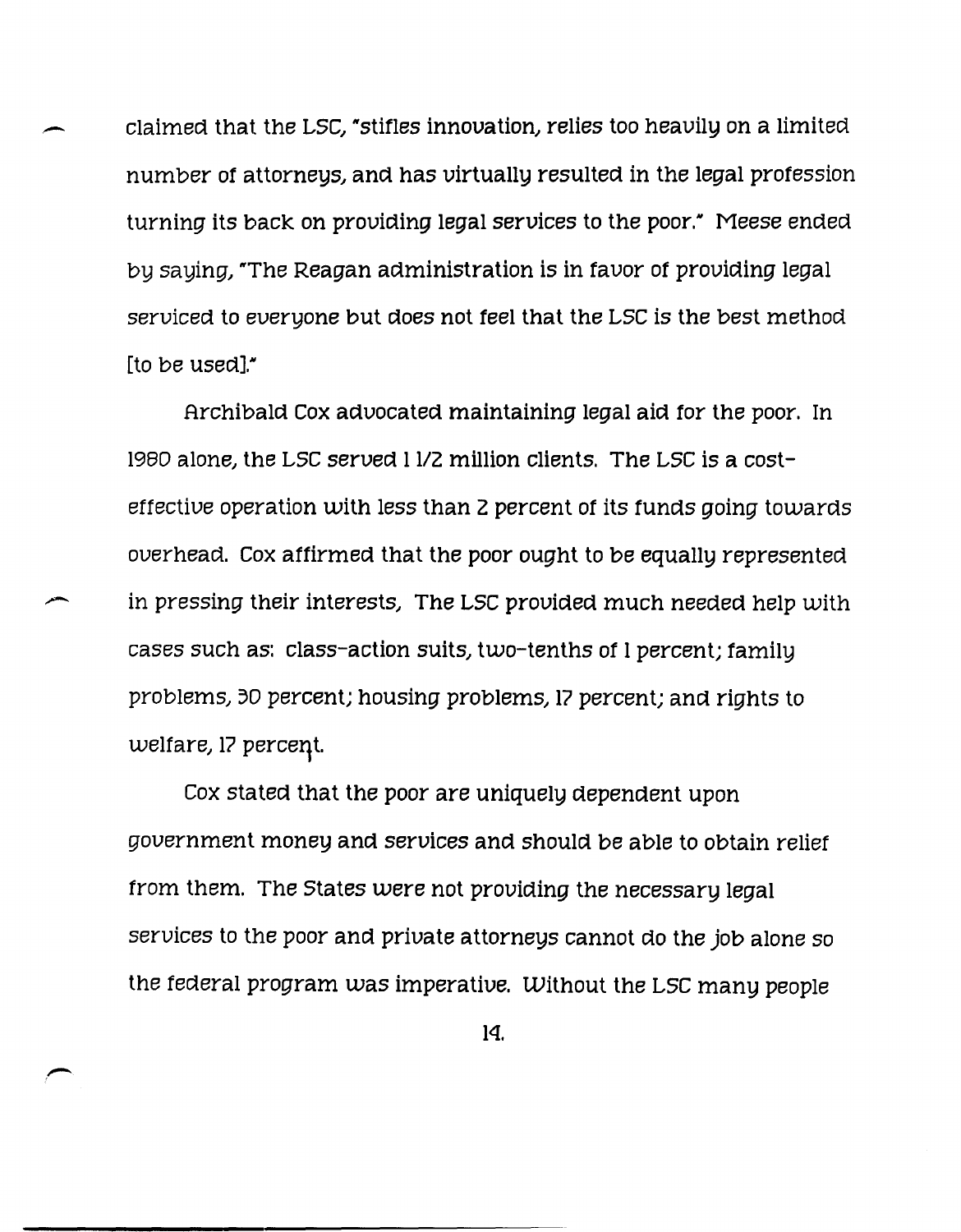would have no where to turn to for legal relief.

 $\overline{\phantom{a}}$ 

The Legal Services Corporation has been been classified as the most hated social program by former President Reagan. The LSC helps fund about three-fourths of the legal aid operations around the country. Reagan went into office vowing to shut it down entirely. In 1982, it lost a quarter of its budget which resulted in the closing of 288 offices, a 30 percent reduction in its staff, and the turning away of thousands of needy individuals (Quinn 19B2:70). Reagan believed that the LSC was misused by ultra-liberal lawyers and so undercut its effectiveness by appointing an interim eleven-member board of directors, most of whom were basically opposed to what the LSC does (Toufexis 1982:48). One director came from a savings and loan association that was being sued by legal aid in California for alleged improper foreclosures. Several others have opposed legal aid in court. Reagan "deliberately [put] people in charge of the LSC who were antipathetic to its purposes" (Quinn 19B2:70). The Reagan administration succeeded in crippling many LSC operations and made its future uncertain.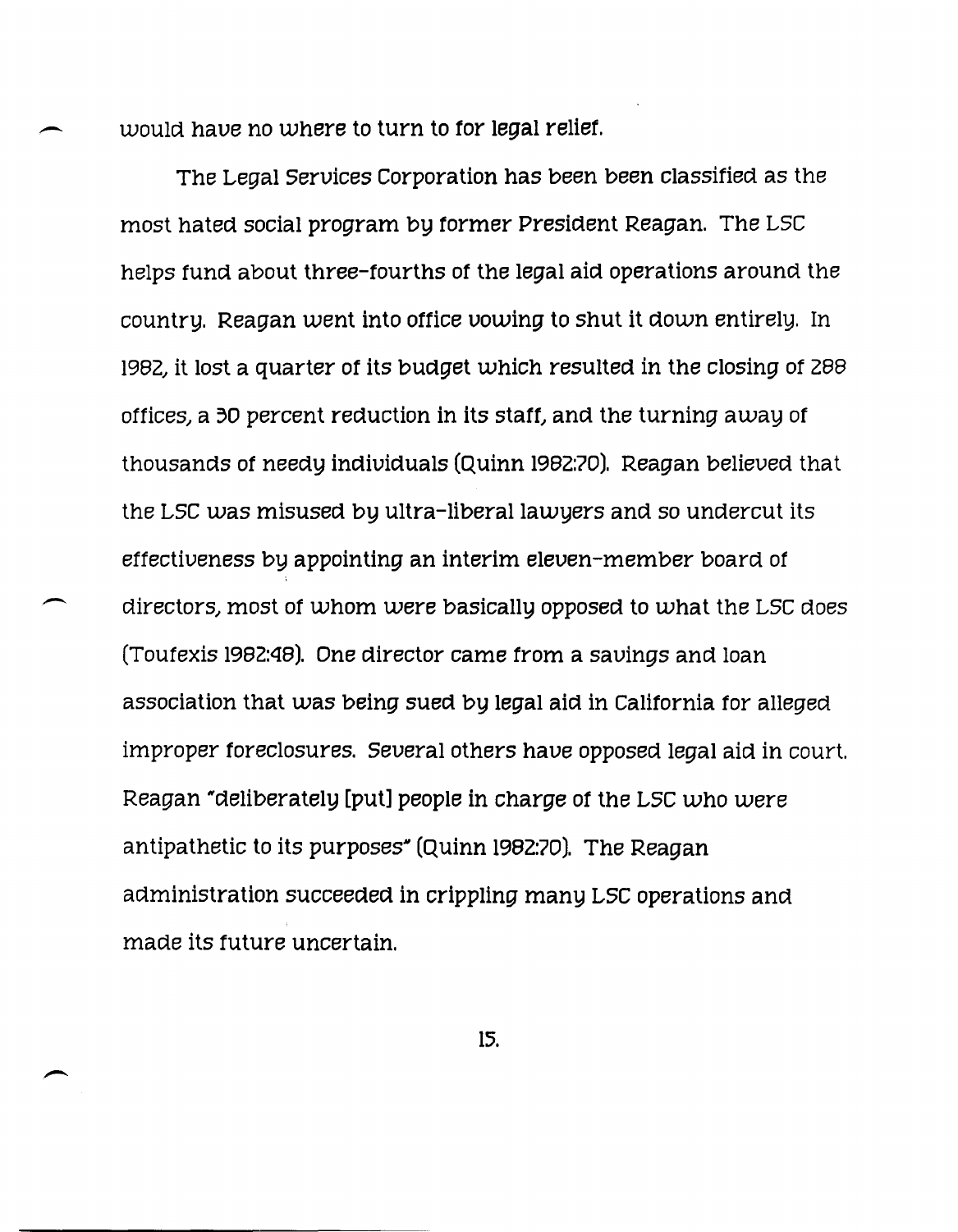There are several alternative programs to the Legal Services Corporation. The Legal Aid Society of New York is one of them. The Legal Aid Society (LAS) is the largest criminal-defense law firm in the world. It contains two divisions: the criminal division and the civil division (Pileggi 1992:30). In 1991, the LAS Civil Division represented approximately 20,000 low-income clients in civil cases on a budget of \$Q.5 million, more than two-thirds of which were privately donated (pileggi 1992:32).

The Atlanta Legal Aid Society provides qS minute instructional videotapes to its clients. These tapes show clients how to handle dispossessions, how to negotiate with landlords, and how to handle simple court matter by themselves. Although these tapes are not a replacement for the expertise of an attorney, they are helpful in simple cases that may not require the assistance of formal legal counsel (Toufexis 1992:Q9).

Leaders of the bar in some States are trying to make it mandatory for attorneys to devote a fixed number of hours per year in support of representation to the poor or otherwise make a donation to a fund which provides legal services to the poor. A mandatory pro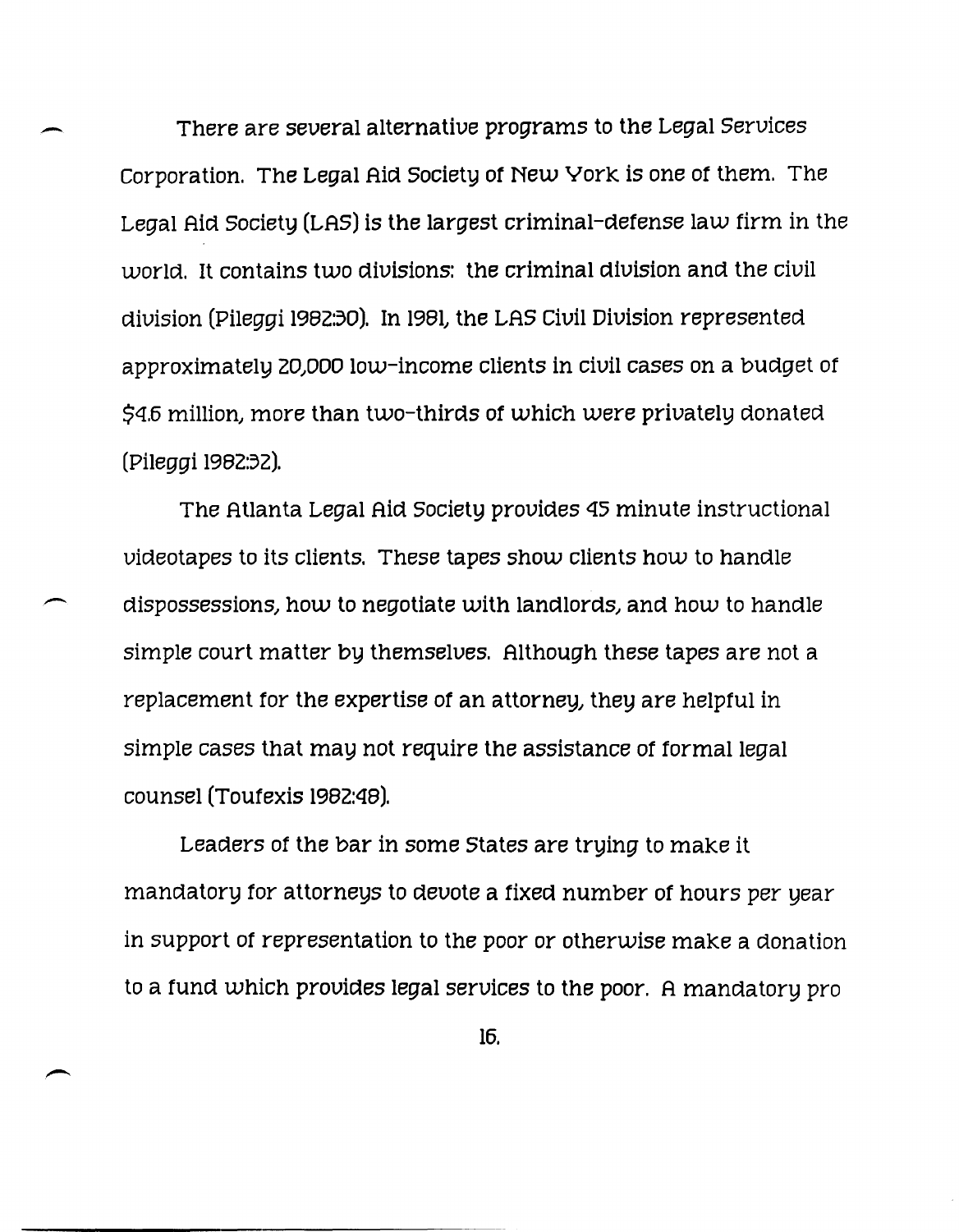- bono system would weigh hard on solo practitioners and small firms, *however,* It could also lead to inadequate representation by advocates who lack conviction or the specific legal skills necessary to help their poor clients. An example would be a *divorce* attorney trying to help a farm worker who was poisoned by pesticides (Lacayo 1966:59).

Some law firms such as the Los Angeles firm, Lathon and Watkins, pays its attorneys to do pro bono work within the community. A New York City megafirm, Skadden, Arps, State, Meagher, and Flom, established a \$10 million legal fellowship program to place 125 new law school graduates with legal aid groups around the country *over* a five year period. "This is a demonstration that large firms are concerned about the public interests," said *executive* partner Pete Mullen (Lacayo 1966:59).

Equal justice should not be an utopian idea. The denial of justice to the poor is the short cut to anarchy. When people feel that they are not adequately protected by the administrative system, they *have*  nothing to lose by working outside of that system. The Legal Services Corporation provides a necessary *service,* delivering legal remedies to those who would otherwise be without. However, the LSC cannot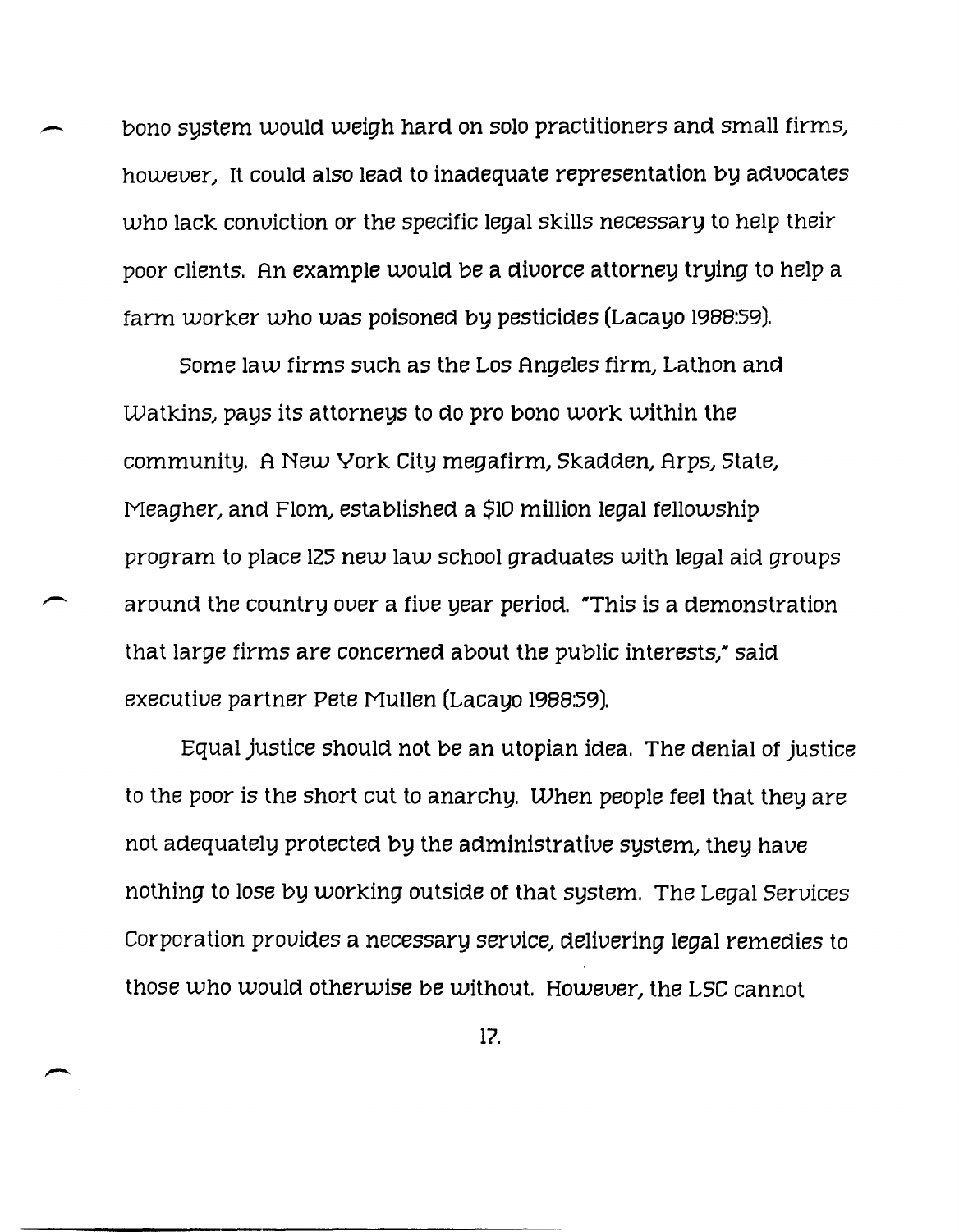work alone. Alternative programs, like those mentioned above, need to be established to work in conjunction with the LSC and the State to provide legal aid to indigent clients. In a statement made before the Virginia Bar Association ex-President William Taft had this to say, "'We must make it so that the poor man will have nearly as possible an equal opportunity in litigating as the rich man, and under present conditions, ashamed as we may be of it, this is not the fact<sup>\*</sup> (Smith 1971:5). I believe that it is a timely statement that is true of today's system of justice. Steps must be taken to insure the equality of justice for all people, regardless of their ability to pay. The Legal Services Corporation is a positive step in the direction towards the equality of justice.